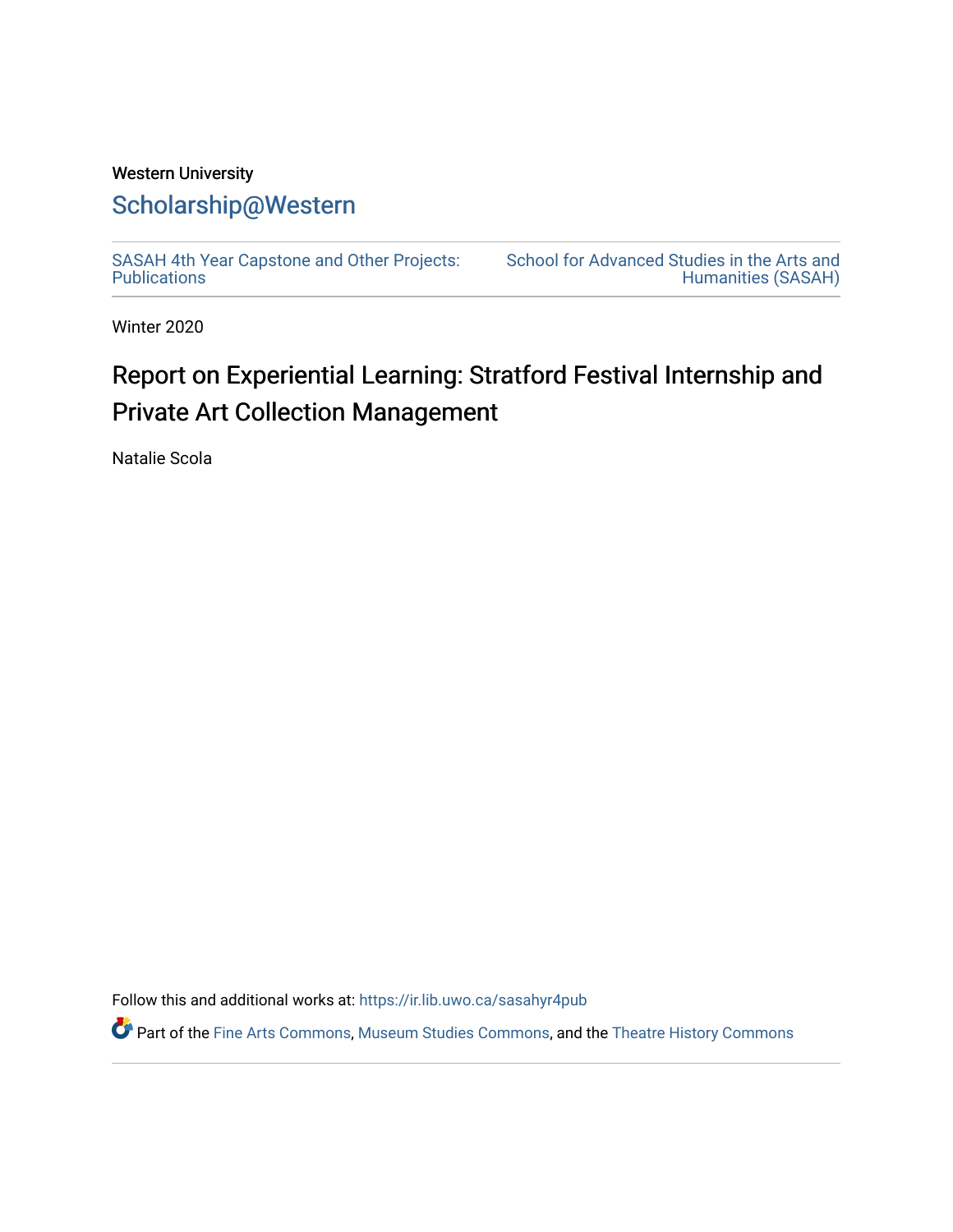Natalie Scola Dr. Bruce AH 4490F December  $7<sup>th</sup>$ , 2019

### **Enter Stage Left: A Summer Internship at the Stratford Festival**

The Stratford Festival archives are unique, much like the Festival itself. Theatre archives typically only contain textual materials: scripts, set drawings, house programs and the like. In addition to these, Stratford also has textile, film, photographic and prop holdings. The maintenance of the archives is almost as old as the Festival itself, starting in 1957. Sixty years ago, workers at the Festival recognized the importance of preserving objects for future use, which made me feel even more strongly about continuing their conservation. The early years of the Festival were uncertain; no one knew if the company would be successful. Yet the workers saw value in preserving the earliest parts of their history, providing a tangible link to the past.

The archives were located towards the edge of the town, in a massive warehouse that also housed props, costumes and the scene shop. Julia and I met Liza, the director of the archives, as well as the other women in the department. Stephanie was responsible for digitization of photographs and archival film. Christine handled all the public requests for information, including the use of Festival photographs. Julia and I learned that under the Canadian Theatre Agreement, a photograph must have the consent of everyone in it to be reproduced.

At the Festival, Julia and I were primarily responsible for the extant garments. At the end of every season, the Festival collects two garments from each production for preservation. Our job was to catalogue any garments that had not been previously accessioned. My love for fashion history was now suddenly relevant as I had the ability to look at a costume and understand it's construction, composition, and time period. The existing catalogue had very limited descriptions of costumes and were in need of improvement., which could be improved; Liza hoped to publish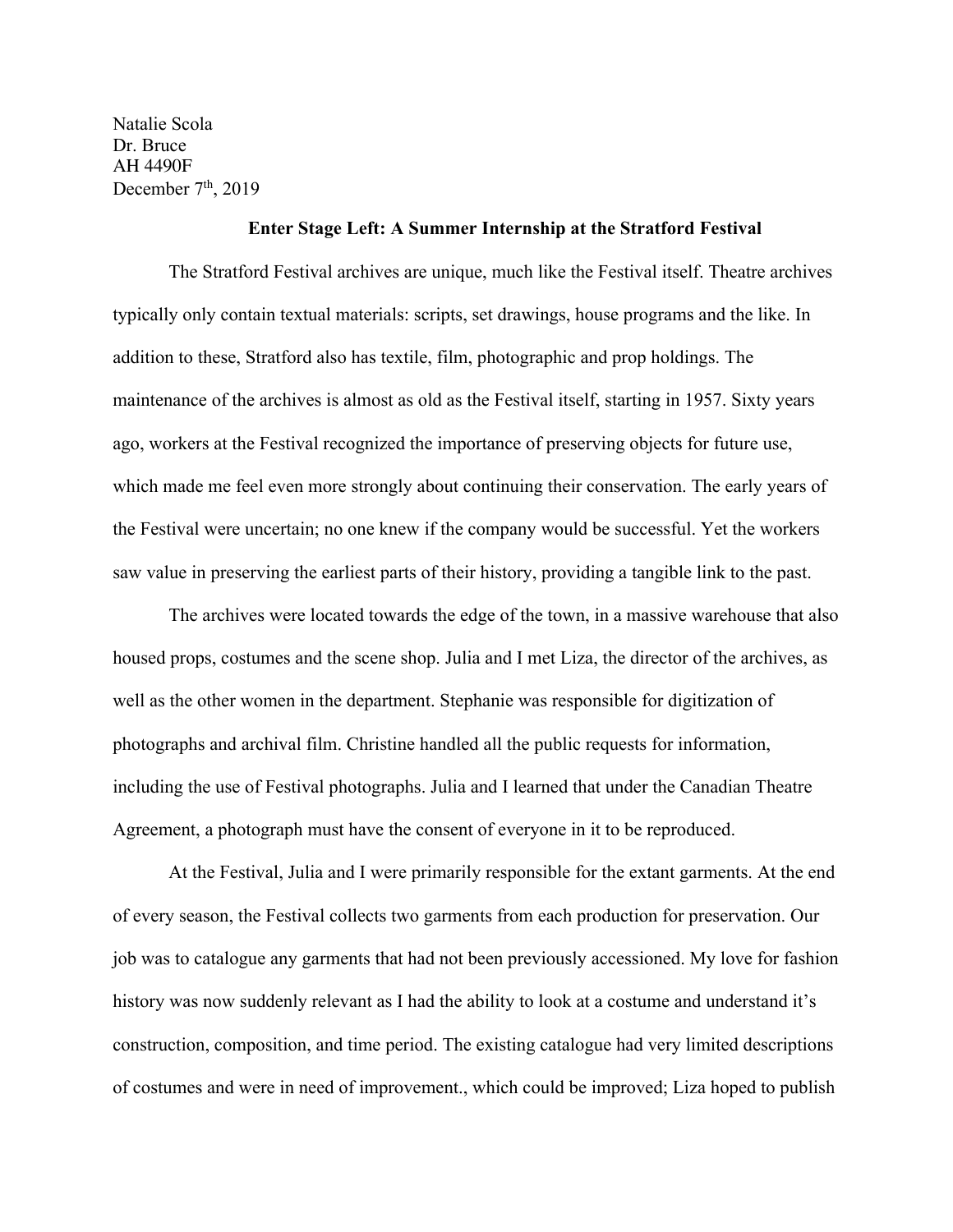the catalogue online with photographs as a reference guide for designers. With only four people working in the department, there was no one specifically assigned to the cataloguing, resulting in a five-year backlog of costumes, and a number of them taken out of the boxes and never put back. Julia and I knew this was going to be more work than we anticipated, and we were slightly overwhelmed with the trust the Festival was placing in our hands.

At the end of my first day, I was exhausted; there was just so much information to process! Liza set us up to work in the "high bay", the area of the archives where the costumes were stored. It was a three story space, with towering industrial shelves filled with coffin-sized archival boxes of costumes. In addition, there were sections for prop storage as well as an exhibition space. Julia and I would spend long hours hauling the heavy costumes up and down the flights of stairs; I was always amazed that actors wear these costumes for hours on stage when I struggled to carry them up a few steps. As the days went by, we fell into a rhythm. Take a costume off the rack and find the label to see which production it was from. One of us would look up the show in the database and the other would put the costume on the mannequin; I would then describe the costume to Julia who would record everything. We took turns taking photographs of the garment from all sides. If there was not a label we would ask Nora: she knew almost every costume that graced a Stratford stage. When we finished a full rack, we took the costumes to the stacks to box them. Christine showed us how to properly lay the costumes into the archival boxes, then stuff them with tissue to help them regain their shape. The largest costumes would take up an entire box on their own, while smaller pieces could be layered several items deep. Being able to handle the costumes so closely gave me a greater appreciation for the cutters and sewers who make them. They look at the drawings the costume designers give them, which are often very stylized or abstract, and turn them into impossibly beautiful creations.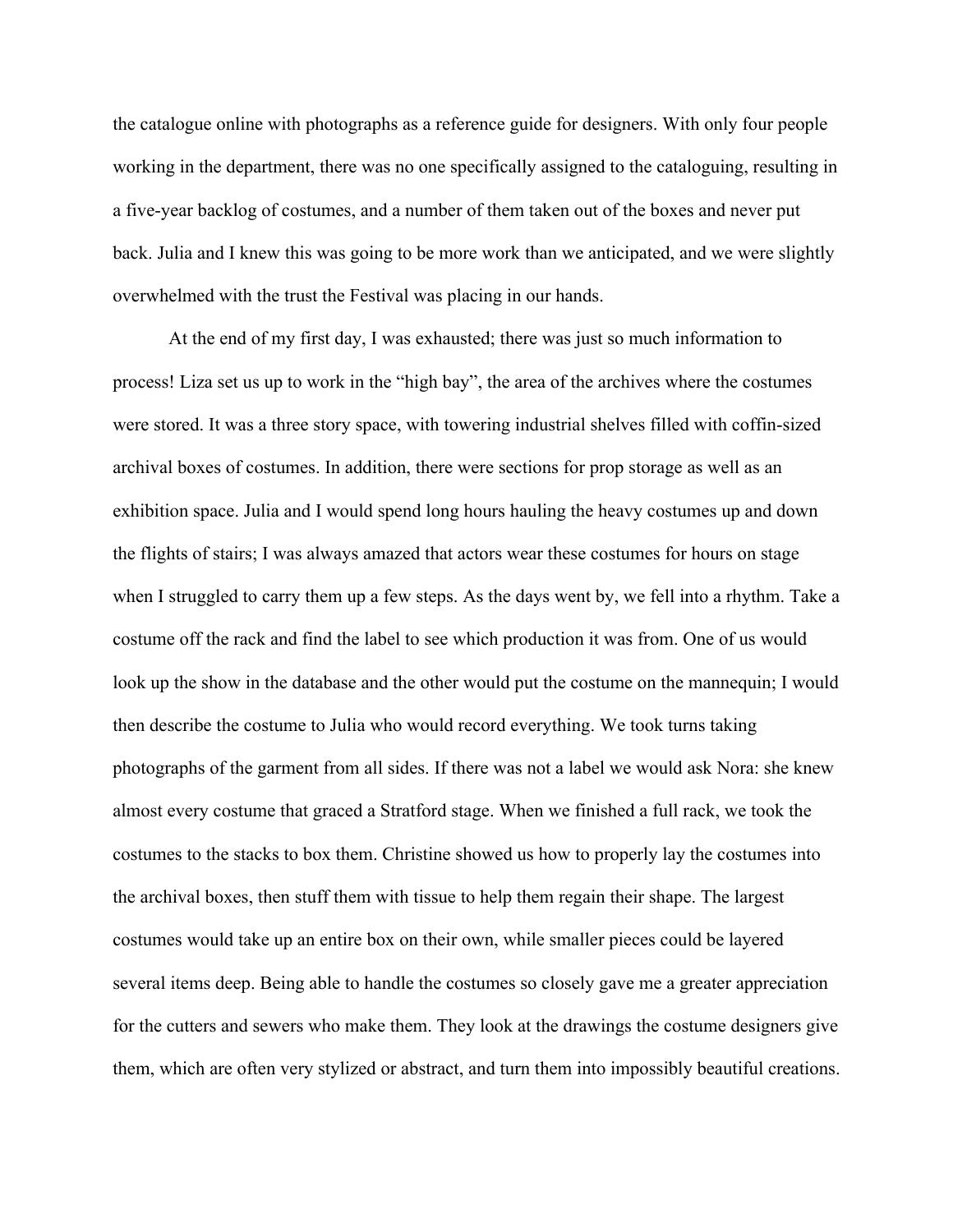Because of the thrust stage at the Festival Theatre, the costumes are made to be seen from all sides and from a close proximity. This enables the Festival to rent costumes to movie and television productions, which is highly unusual for a theatre company. I learned that the Festival was always looking for ways to generate more money. In Europe, theatre companies receive 40- 60% funding from the government whereas Stratford receives only about 12%. The rest of their operating budget comes from donations and ticket sales. On this, they have to produce twelve shows across four theatres and pay dozens of actors, directors, designers and craftspeople. The archives, while important, use valuable money that is not easily replaced, as they do not generate revenue themselves. There are also supply costs with the archives that are not present elsewhere in the company. For instance, acid-free archival boxes can cost over \$50. The archiving process also requires acid-free tissue paper and pencils, mannequins, cold storage for textual materials, digitization tools and an argon gas fire suppression system, amongst other things. As Liza had mentioned, it is very difficult to prove the value of a department that costs so much to operate but generates very little revenue. But the intangible value the archives provides to visitors, actors and designers is so important to the perseverance of theatre.

To help generate money, the Festival offers tours of its theatres as well as the warehouse and archives. The tours are led by volunteers known as "Friends of the Festival", and they gave tours of the archives every Thursday and Friday. At 10:30 in the morning on those days, Julia and I would pack away our table and archiving accoutrement and tidy up the high bay for the tour at 11. Occasionally we sat in on the tours to give additional information or to answer specific questions. The high bay had a large exhibition space that would be used to showcase costumes and props from different productions. The exhibition that summer focused on Romeo and Juliet costumes from different productions, showing how designers interpreted the play in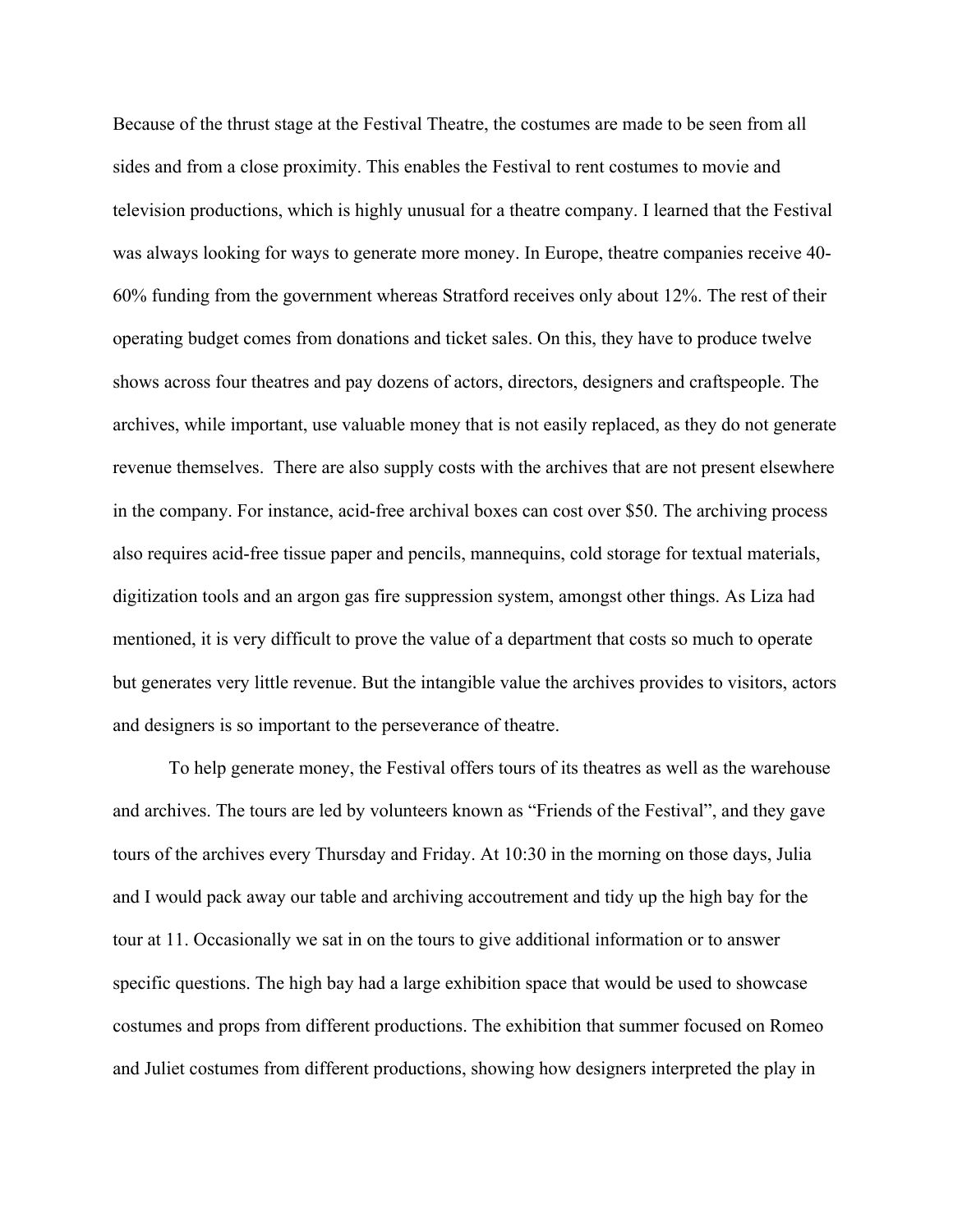different eras. A smaller exhibition was dedicated to the late Desmond Heeley who worked at Stratford for many years as a designer and was known for his unorthodox constructing methods. He often made costumes and set pieces out of everyday objects such as plastic spoons and masking tape. It was always enjoyable to watch the visitors realize that the immense chandelier propped in the corner was made of scotch tape, plastic spoons and plastic wine glasses. From a distance, it looked like cut crystal, sparkling under the harsh fluorescent lights. Objects like the chandelier demonstrated the artistry that goes into the magic of theatre and how well simple material can captivate audiences.

If we were not helping with a tour, Julia and I would relocate to the main room of the archives to do supplemental research. The archives had a high-density textual storage area: a temperature controlled room filled with rolling stacks of material. The stacks held set and costume bibles, lighting cues, video tapes and personal archives amongst other items. We would use the costume bibles to gain more insight into costumes we were working on. Costume bibles contained research notes the designer created for a production as well as design sketching and fabric samples. Having access to this material helped us to understand a designer's approach to a production and where they drew inspiration from. Some designers looked to artwork to base costumes on; one production of Elizabeth Rex modeled Elizabeth I's costume off the Ditchly Portrait (1592). The fabric swatches and associated notes helped to determine what material a costume was made of if we could not identify it. It was amazing how much material the archive has on each production reaching back to the opening of the Festival; Liza once remarked that there is enough information preserved that a director could restage any production and have it be accurate to the original.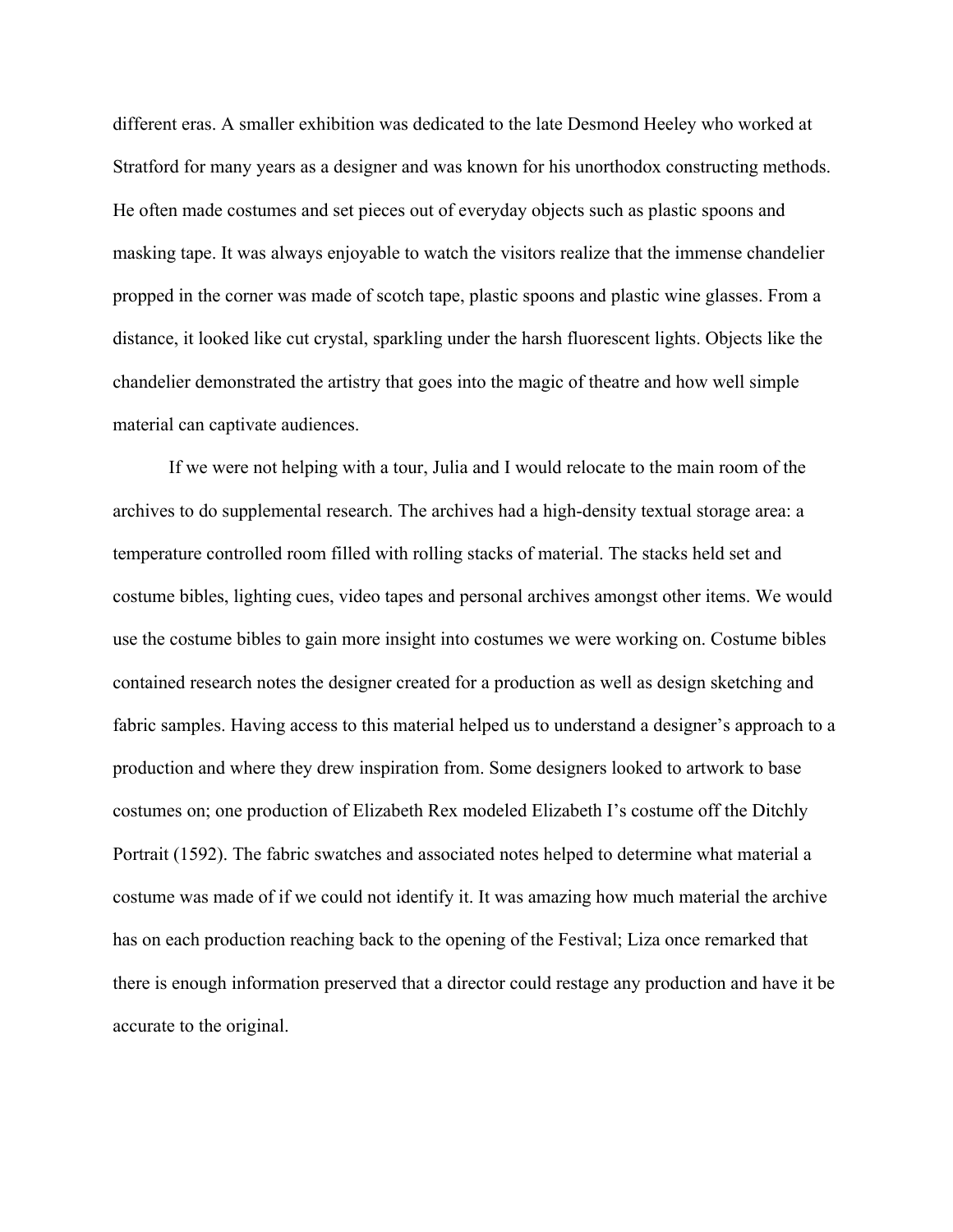While most of our time was concerned with cataloguing the costumes, Julia and I also had the opportunity to work on exhibitions. The second week of work coincided with the  $50<sup>th</sup>$ anniversary of the archives. To celebrate, the archives staged a display of some of the iconic costumes that have been preserved. The main feature was the coronation robe of Richard III, worn by Alec Guinness during the inaugural production in 1953. The red velvet robe was stored on the third story of the stacks, folded inside a canvas bag; it took five of us to haul it down to the first floor. Once on the mannequin, the yards of fabric pooling across the display platform looked like a field of blood. It was very impactful to see the sheer amount of fabric used to make the costume. However, once examined closely, I realized that what looked like fur trim was really just black felt sewn onto white. It brought into perspective how little budget the initial productions at Stratford had and how much they had grown in the 65 years since. The second exhibition Julia and I helped to organize was one staged at Ontario Place to help celebrate Canada 150. The exhibition was focusing on art and culture of Ontario and Stratford was asked (rather last minute) to send some costumes. Liza printed out a list of costumes for Julia and I to pull from the stacks; she selected costumes that had a high level of visual appeal and demonstrated the craftsmanship of the artisans. These were mostly large scale robes and dresses that featured heavy embellishment; the list included the dresses worn in the 1972 production of King Lear that were made entirely of hand sewn leather. Julia and I spent two days cataloging and packing the nearly twenty costumes for transportation, as well as preparing the mannequins and display labels. When I moved back home, I went to see the exhibition with my mother. To my surprise, the exhibition was tucked into a small corner and displayed only a few of the costumes we worked so hard to prepare. But the ones that were shown were truly magnificent: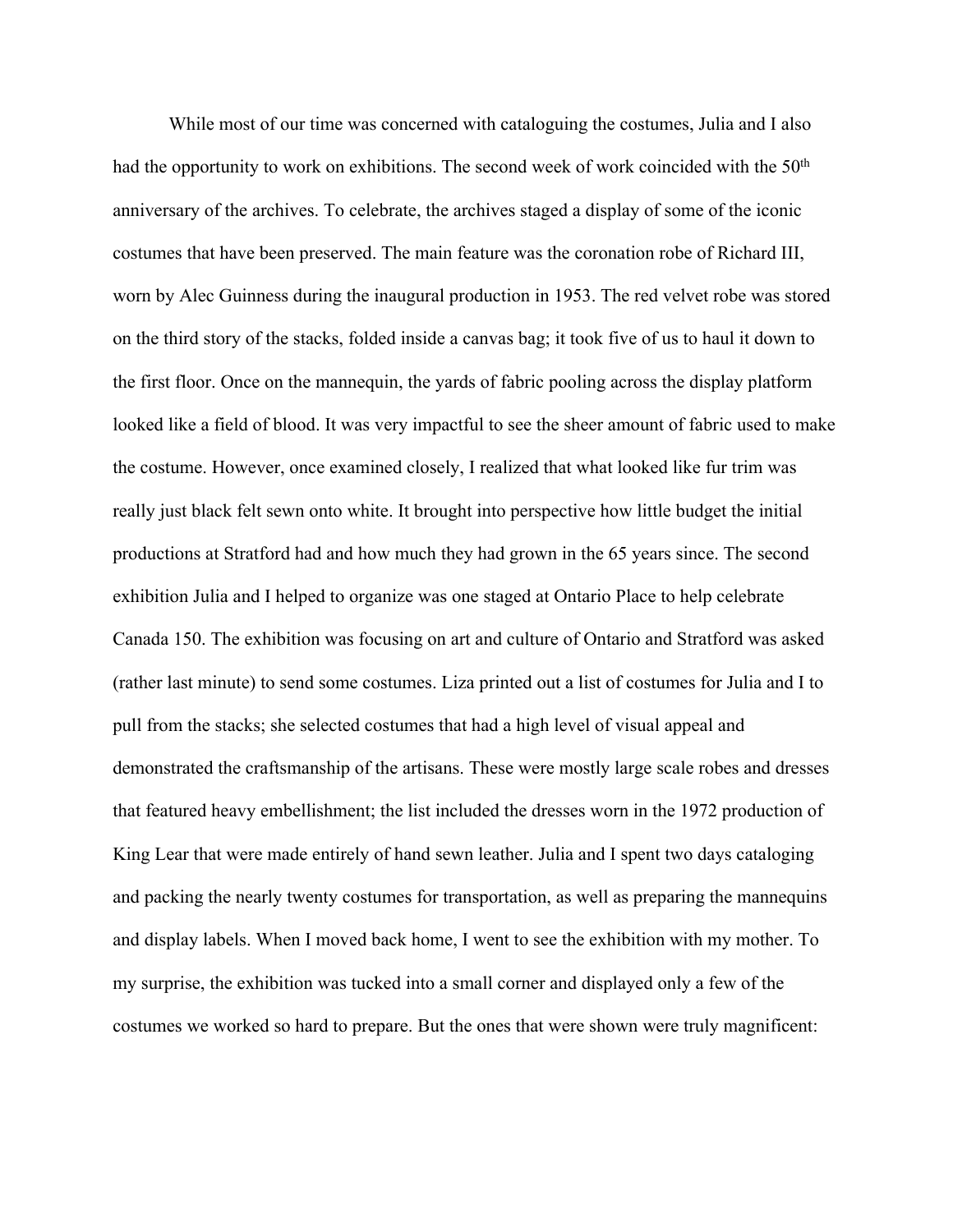Richard II's robes, Cleopatra's cape, Elizabeth I's gown in all their glory. I stood in the blazing August sun, so proud of the work I had done; I felt like I had made a contribution to the Festival.

The Stratford internship provided me with the opportunity to learn a variety of workplace skills as well as managing complex situations. I began the internship with a fairly strong set of interpersonal and management skills but through the tasks I was given, I was able to develop these skills even further. Research was a large component of many of my university courses, especially with SASAH projects. Having knowledge of how to find information efficiently as well as the information I need became crucial when faced with unknown costumes. I was able to find the relevant textual or photographic material to help me solve the problem. My management skills were developed through the different exhibitions that were staged by the Archives. Exhibitions required the extant garments, which needed to be properly stored, as well as labels with the costume's history, any accessories and a proper mannequin for display. Often these exhibitions were mounted with little funds and on short notice; this meant that I had to be extremely efficient with my time while still ensuring the work was done properly. With so much work to do, I had to be able to work well with other people. I had always been in jobs that required good interpersonal skills, which were furthered with the daily communication I had with the other staff. Julia and I spent the most time together and we learned quickly to communicate about who was doing what task; whether taking photos or mounting garments or doing research, we made sure that the work was always divided fairly. My written communication was honed through the costume descriptions as they needed to be accurate and clearly articulated because the of the impending public use of the database. Using Microsoft Excel as the database was not a challenge but I learned more about the technical aspects of the software; the database was thousands of entries long and I would frequently need to find one piece of information amongst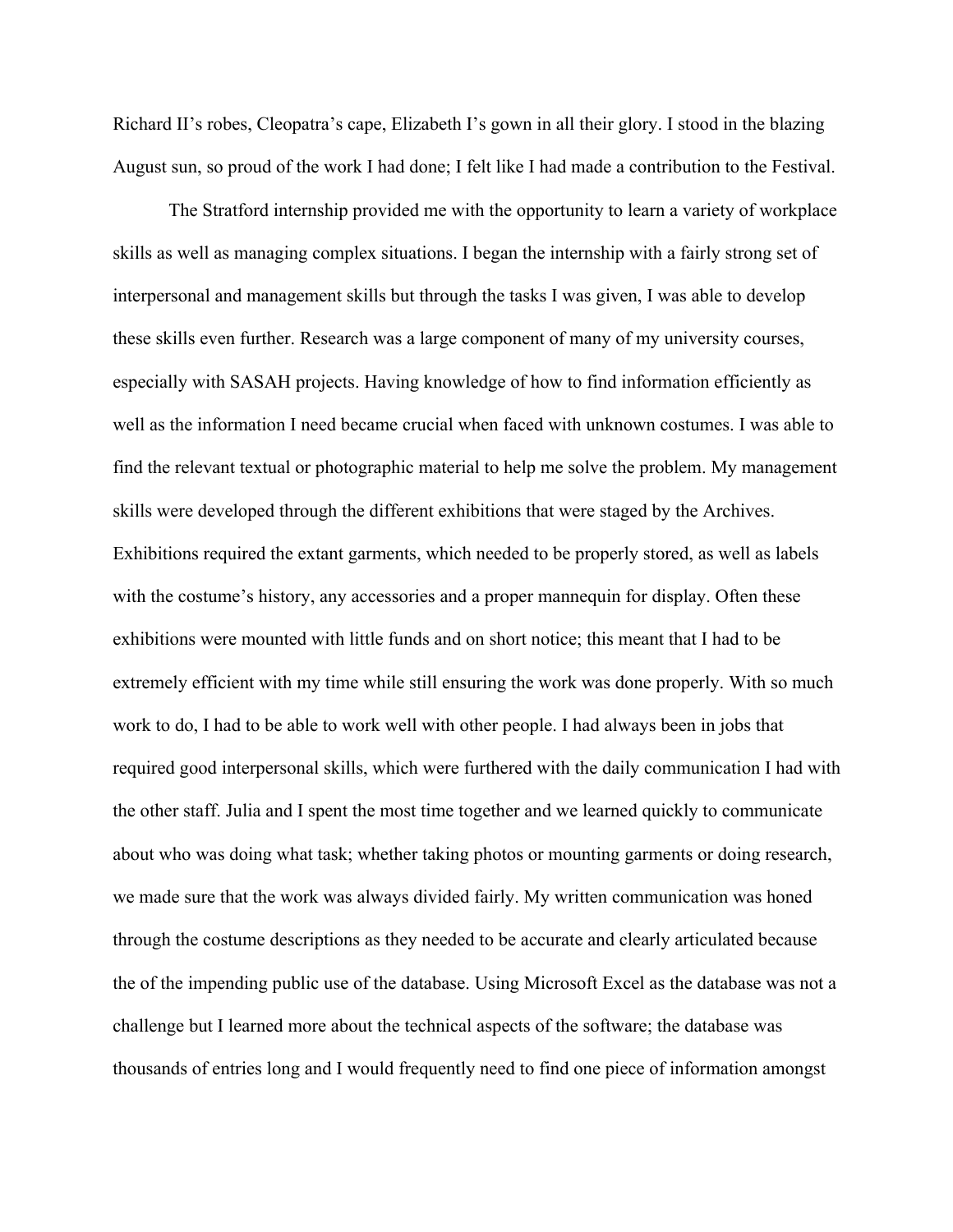many others. Learning how to filter and pivot tables made it easier to find relevant data, making me more efficient.

Aside from developing existing skills, I also learned skills that were more in line with my field. I had no experience in textile management or digital transferring or textual storage but the Archives gave me the opportunity to become familiar with these skills. These skills are necessary to be able to work in a museum or archival setting. While skills like project management and communication can be gained through many different jobs, museum or archival-specific jobs can only be learned through experience in that specific context. With the difficulty of obtaining entry level jobs in museums, especially with having no experience, having hands-on knowledge of the skills and practices is very important.

Not only did working in the Archives provide me with a plethora of tangible skills, in living on my own for the summer I was able to gain independence and navigate the variety of challenges that it entailed. As I mentioned, living away from home at university was very different than living away from home in a new city. I was responsible for paying my bills, taking out the garbage, doing my laundry and buying groceries; all things I have done at home but they seemed so much more overwhelming without my parents to help. I learned how to improve my budgeting skills and how to manage my time for chores. I had plenty of freedom, but I needed to be careful I did not take it too far- I wanted to spend every night in the town, or seeing a play or meeting new people. I learned the importance of taking time for myself to decompress from work; work-life balance is something I have always struggled with but my time in Stratford helped me to improve on it.

My time spent in Stratford was invaluable to me as a student and as a person. I always knew there was a benefit for people to experience work in their fields, but only when I completed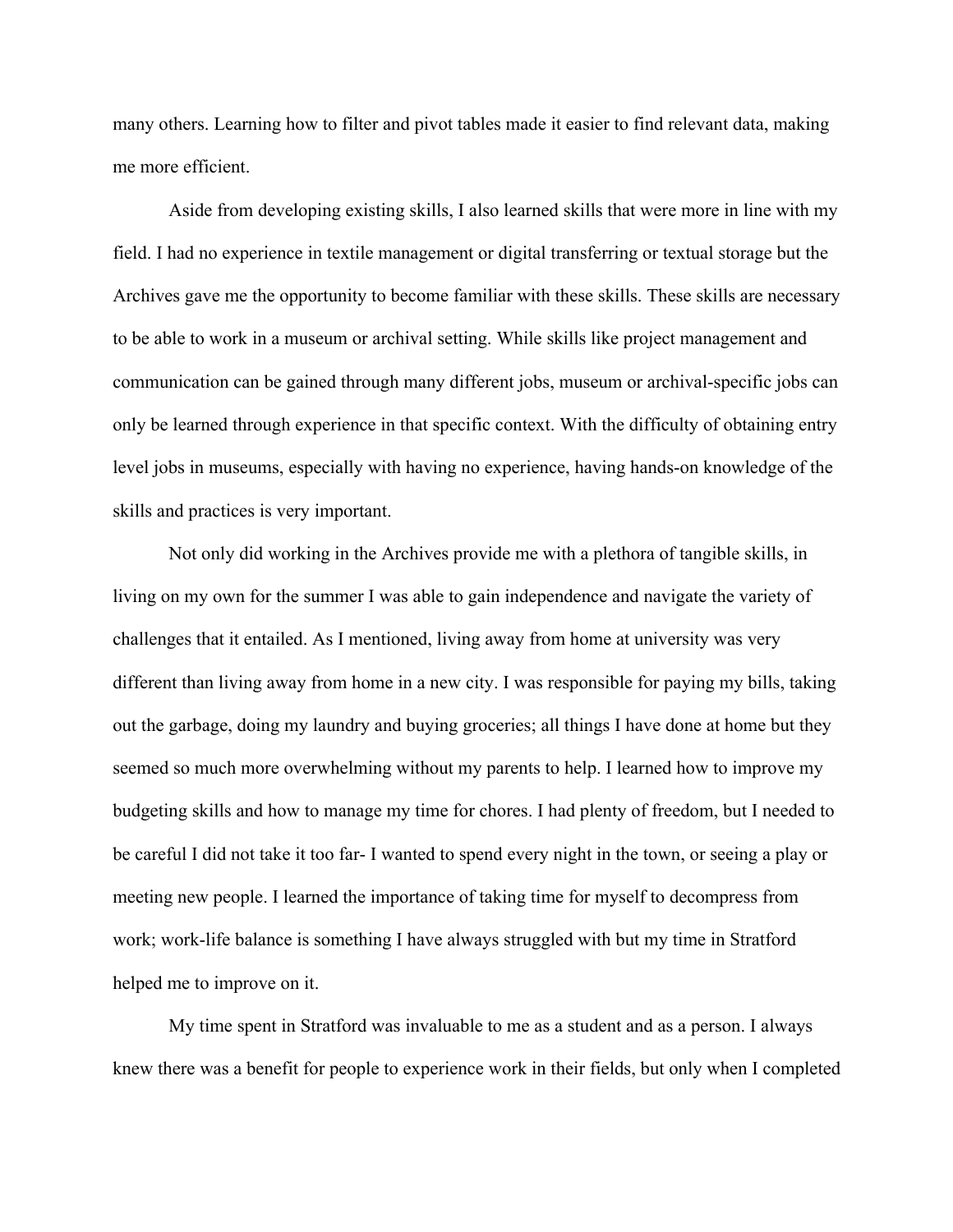the internship did I truly understand how important this experience was. There is value in learning and performing skills that the job requires, and even though I can describe any dress, I had no idea how to properly stuff a garment with tissue paper for storage; this is something I would only learn through experience. As an intern there was also more room for experimentation and making mistakes than there might have been in a paid position. I was also able to interact with dozens of people who have years of experience: Stephanie taught me about the complexities of digitization, Bill about the business side of the costume warehouse, Liza about the process of achieving an archival degree. I also met with volunteers and researchers and visitors who all had their own reasons to visit the archives. This melting pot of knowledge is inherently interdisciplinary, the value of which I learned through my SASAH course. Nothing exists in isolation, there is always outside knowledge that informs the subject, be it a job or a book or a painting. Theatre combines many different talents; a play is not just actors on the stage, it's the director and the stage manager and the wardrobe cutters and the props master and the lighting crew and hundreds of other people that make a production happen. When working in the theatre, it is necessary to have the knowledge of how all those very different jobs work and fit together. I was not just analysing the construction of a costume, I was looking at the art that inspired it and the vision of the director and how the lighting changes it and how the context of the play itself informs the final form. SASAH provided me with the critical thinking tools that allowed me to approach complex situations and develop unique solutions. I had learned the benefit of interdisciplinary studies, and the critical aspect of my courses were easily transferrable into other aspects of my life, especially in the internship.

I think internships are invaluable experience for students and can have a huge impact on future careers. It is so difficult to get a job in the arts, but having experience in the field prepares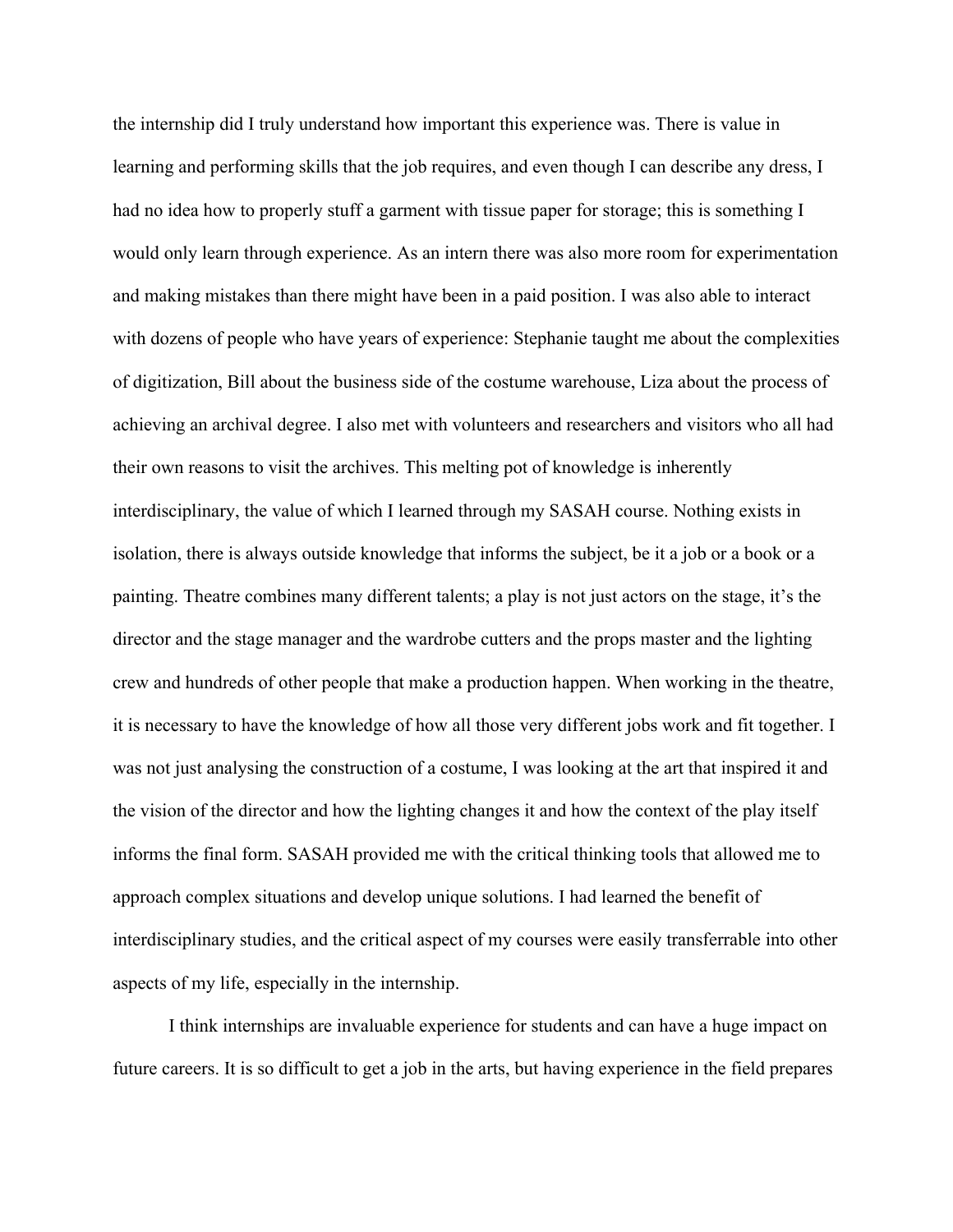students for the workplace. My time at Stratford introduced me to the world of theatre archives which gave me the necessary experience to go on to an internship at the Grand Theatre. Without my time at the Stratford Archives, I think I would have looked to internships in a more traditional museum or archival setting; Stratford exposed me to non-traditional archives and I now understand the potential that archives and museums can have in education. I have always found myself wanting to work in a teaching position and museums are a workplace that provide a fantastic intersection of history and education. Stratford has solidified my career path and equipped me with the experience that I need to start a career in museum studies.

SASAH provides students the opportunity to explore interdisciplinary areas of study, firstly through the variety of courses and secondly through the ability to have a second degree. An internship adds to this in that students can work in a field they are interested it as well as applying knowledge they have gained. I found that my internship also gave me the opportunity to be immersed in a culture I was not familiar with. I had moved from a large city to a much smaller one and spent a lot of time exploring the town. I visited local shops and markets and became friends with many of the people on my street. While seeing the plays were an important cultural aspect of the internship, the culture of the city of Stratford was just as important to me. I think that even if students do not move to a new city for their internship, the culture of wherever they are working can inform their experience to a large degree.

Internships help to bring classroom knowledge into the workplace; they can then apply this hands on experience of their field to their future careers. My internship at Stratford solidified my decision to continue in museum studies and also gave me more insight into the workings of a theatre company. I learned transferrable skills that extent far beyond the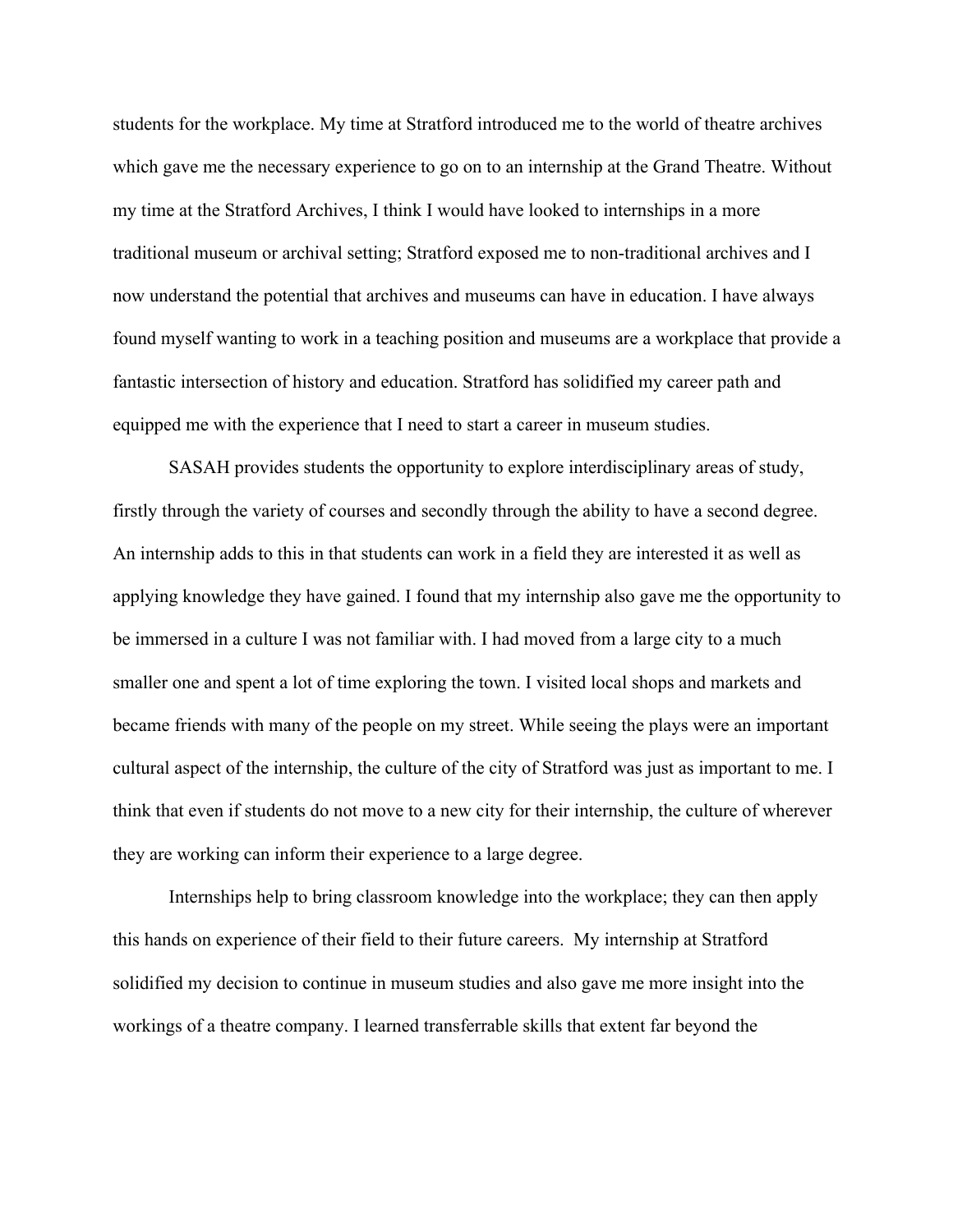knowledge gained in a classroom setting, and ones that will prove to be invaluable in all of my future career plans.

## **The Black Box of the Art World: Clients, Spreadsheets, Melted Encaustic, and Other Challenges They Don't Teach You in an Arts Degree**

It's a running joke with my friends that I should have applied to Ivey- I have business know how from being around my dad's company growing up, I follow the business news regularly and can "talk the talk". Yet I felt like a business degree was a betrayal of the arts- the cold hard reality of capitalism against the empathetic ethics of the humanities. I placated my peers with "I'll get my MBA eventually." But what happens with the arts and business intercept? The world of art markets, auction houses and private collections existed on my periphery. Art that fetched impossibly high prices at auction made the news, like the \$450 million paid for Da Vinci's *Salvador Mundi*. Famous collectors lend their art and their names and wealth to museum collections and the galleries that house them, the Wrightsmans and Tanenbaums and Gettys. Art historically was commissioned by the elite, forming a long standing relationship between art and business. But how does it play out in the modern day? Why do artworks fetch so much money on the market? How are collections managed? Where does art get stored? Who determines what is desirable and do artists have true autonomy? I had to confront and work through these questions this past summer when I worked as a collections manager for a private client.

I was approached by family friends, a husband and wife who had collected a large amount of art pieces, from contemporary mixed media works to historical oil paintings to sculpture to furniture. They wanted me to catalogue all the pieces in the collection as they would eventually like to sell some of the works. The art collection was mainly comprised of works by Daniel Diaz and Ernesto Manera, Argentinian artists that moved to Toronto. I was also to meet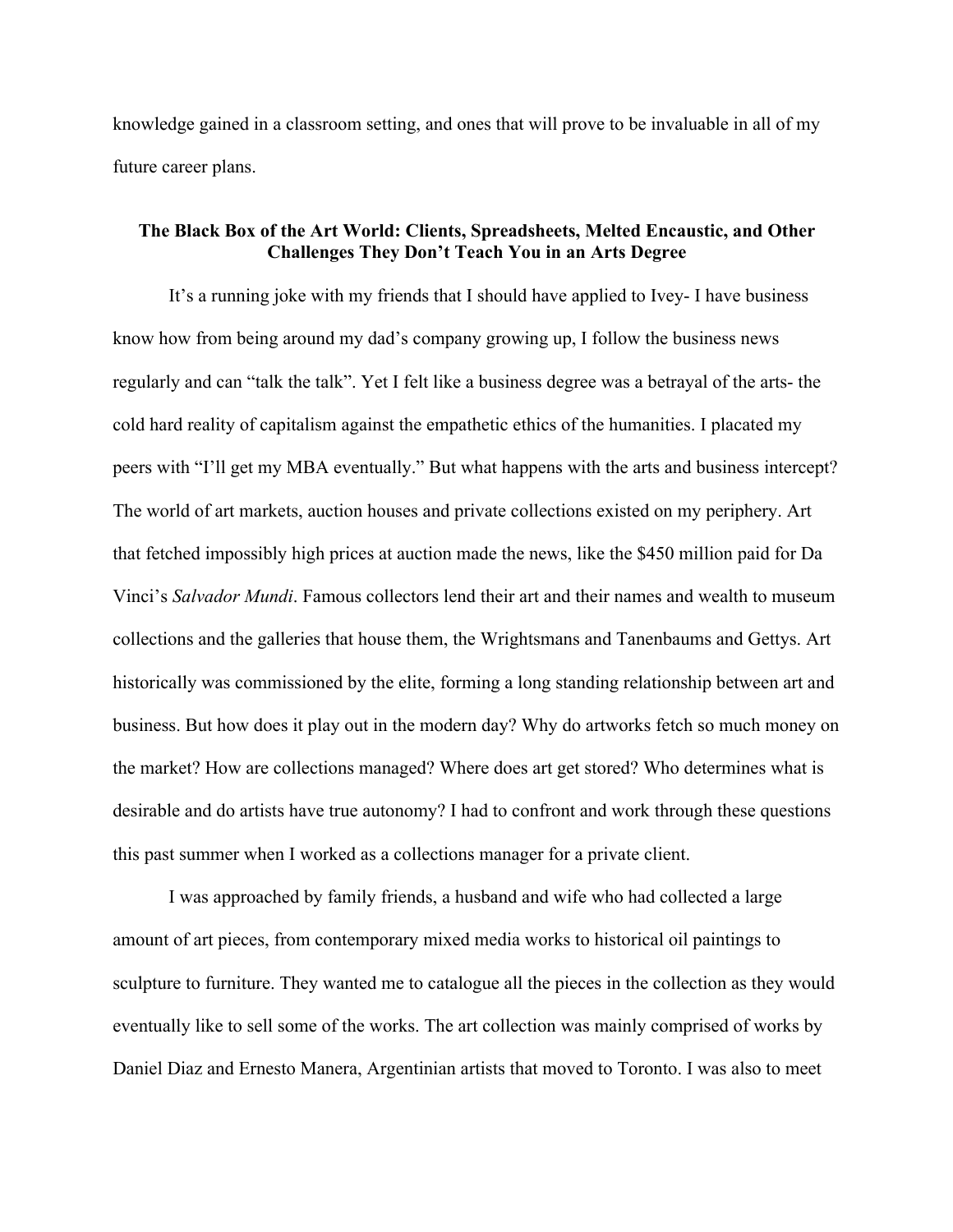with the artists and conduct interviews to establish a biography and learn more about their works. The amount of work seemed daunting to complete in the six weeks I had. I was knowledgeable about art in the sense that I could tell apart a Veronese and a Fragonard; I could talk about Caravaggio's use of light or the use of semiotics in Picasso's works. My knowledge did not extend to art appraisal or conducting interviews or contacting auction houses. I felt out of my depth but I wanted the experience. I knew that I would gain transferrable and marketable skills that I did not have the opportunity to explore in a classroom setting. I could also see that there would be a huge intersection with the business world: this was about money after all. Having been involved in an interdisciplinary program, I knew it would be extremely beneficial to get experience, however limited, in another field. The job was mine, and I was going to learn as much as I possible could. The world is your oyster, as they say.

Looking to fit the part, I went out shopping (a known horror for me) and bought business casual pants and shirts as would befit an arts professional. I would later realize that it was impractical to dress up when I needed to spend a whole day moving massive oil paintings. Lessons learned. I also ordered some relevant reading material, books with titles like "Fine Art and High Finance" and "The Art of the Deal". I read the dense texts, making notes about video art conservation and market trends. I know far more about art hedge funds and portfolio diversification than I thought I would ever need. But another lesson learned. While I did not always understand what I was reading, it was a good introduction to how the art market worked, particularly on how art was valued. Art needed provenance to legitimize it and it needed to be an object of interest for collectors. Artists will attach an intrinsic value to their works which often becomes massively inflated at auction- selling to the secondary market of collectors. Jeff Koons can value one of his balloon dogs at \$50 million knowing that it did not cost him that much to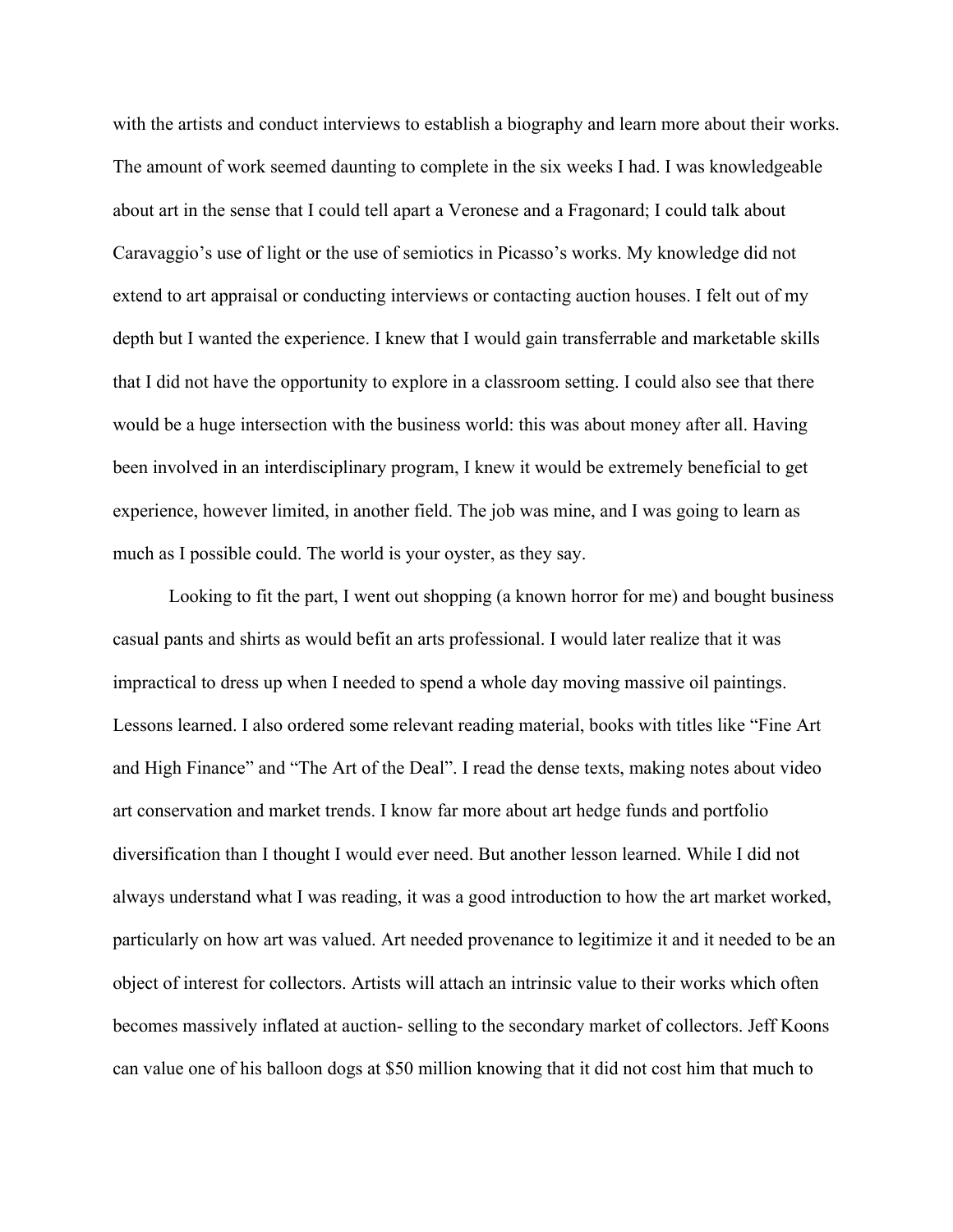make but that because of the cultural capital his art holds, someone will buy it. The collector may then turn around and sell it again, at a higher price, setting an even higher market value. This is how the *Salvador Mundi* and works by Damien Hirst and Gerhart Richler can fetch millions of dollars at auction.

In my job, I was going to examine this market phenomena at a much smaller scale. The majority of the client's collection is comprised of works done by Daniel Diaz and Ernesto Manera, as noted. The works range in size from 30 x 20 inches to over 15 feet in height. They are mixed media pieces, mounted on wood, canvas and burlap and often have various objects stuck to them. The art needed to be inventoried: measured, photographed and accessioned into a master spreadsheet. In addition, the works would need to be photographed by a professional art photographer for potential use in a catalogue; then they would need to be properly stored. I have experience in Excel, and chose to use that for creating the master inventory. I was able to design the inventory to have various sheets for each artist/ group of works as well as drop down options for different variables. I designed the sheets with as much detail as possible so if needed, I could pivot tables and produce reports with unique parameters (for instance, I could easily see how many works were in a specific series, or how many works were produced in 2005). I had to be extremely strategic and think critically about the steps I would take to approach the project because of the amount of work that needed to be done. There was an existing inventory that had been completed a few years previous, but it was not accurate, missing information and extremely disorganized. I decided to start with the Manera and Diaz works, remeasuring each one and assigning them a new accession number that would be used in my inventory. While I worked on the minuate, I arranged a photographer to come take pictures of the works and I also organized other tasks that needed to be completed, such as creating an inventory for furniture and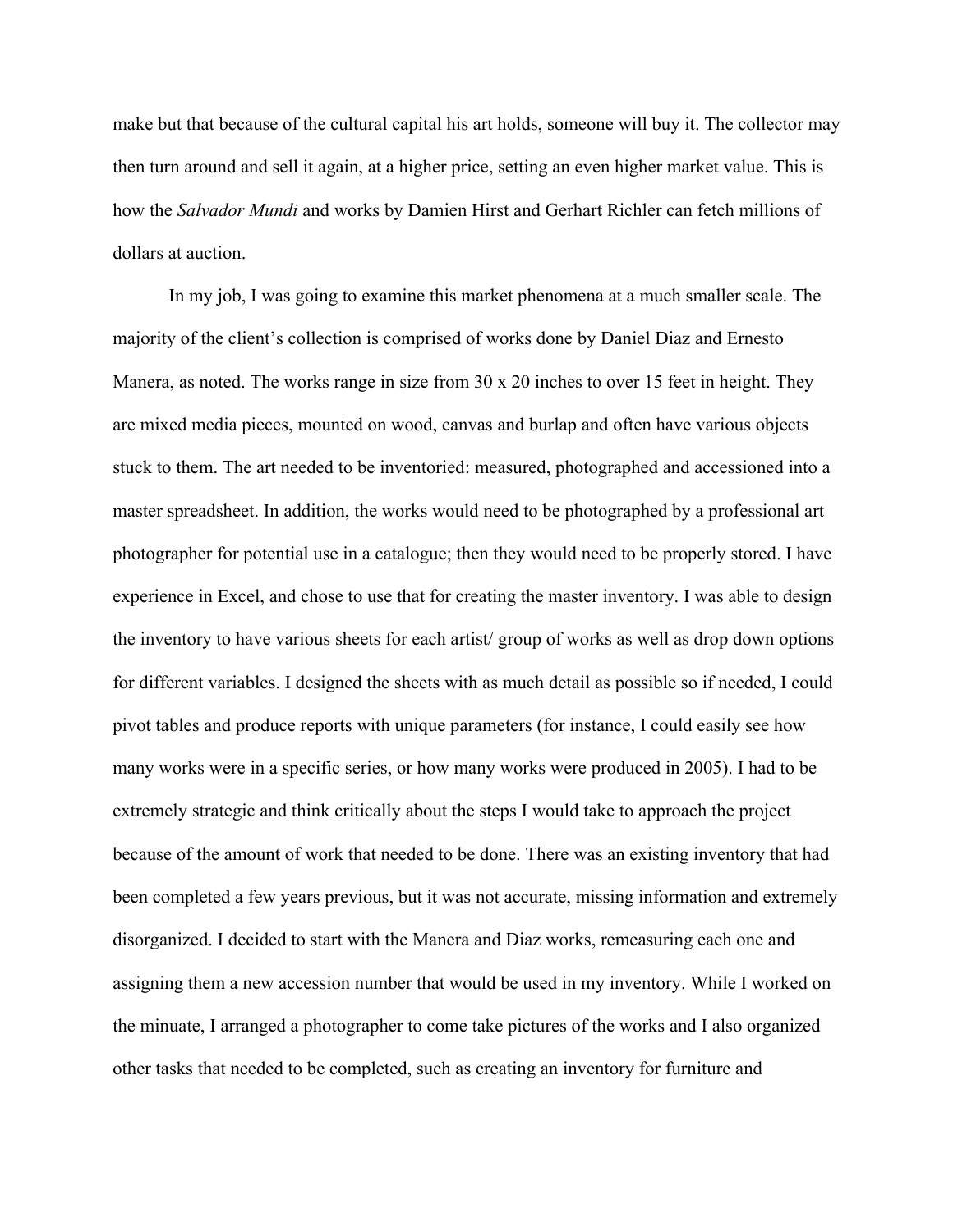organizing a space for the artworks to be stored. My ability to be task-oriented allowed me to think critically and prioritized different areas of the project while being cognizant of a short timeframe.

This background is necessary to conceptualize the scale of the job. I did not find this part difficult, as I have worked on other large scale projects with many requirements and I was able to transfer my organizational and technical skills. What was infinitely more challenging was selling the art. Selling the works was not as simple as asking an auction house to list the art works at a price the client determines. To sell art, the work requires provenance; verifiable proof that the work is authentic. The client purchased the Diaz and the Manera works directly from the artists, and do not have any receipts. Only some of the works are signed. Complicating matters is the apparent lack of value the works have. As noted above, there is an established market for artists who have provenance and representation in collections, both private and public. It is possible to value artists who have a discernable trail and public record; an auction house would accept a Kent Monkman or Florence Caryle. This is not the case with the Diaz and Manera pieces. There is no literature published on the artists, there are no catalogues of their works. They do not have any pieces in public art galleries or museums. Online, it is very difficult to establish how much the works are selling for, if they are selling at all. A gallery might list one of their paintings for \$25,000, but how is that justifiable to a potential buyer? These intricacies of the art market have become central to my position managing the art collection. To sell the art, or even to just value the works, there needs to be a professional publication lending gravitas to the artists. To do this, I met with the artists to interview them about their works.

That is how I found myself on the 505 streetcar on a hot August day, travelling to conduct a series of interviews, something I had no experience in- but that seemed to be the trend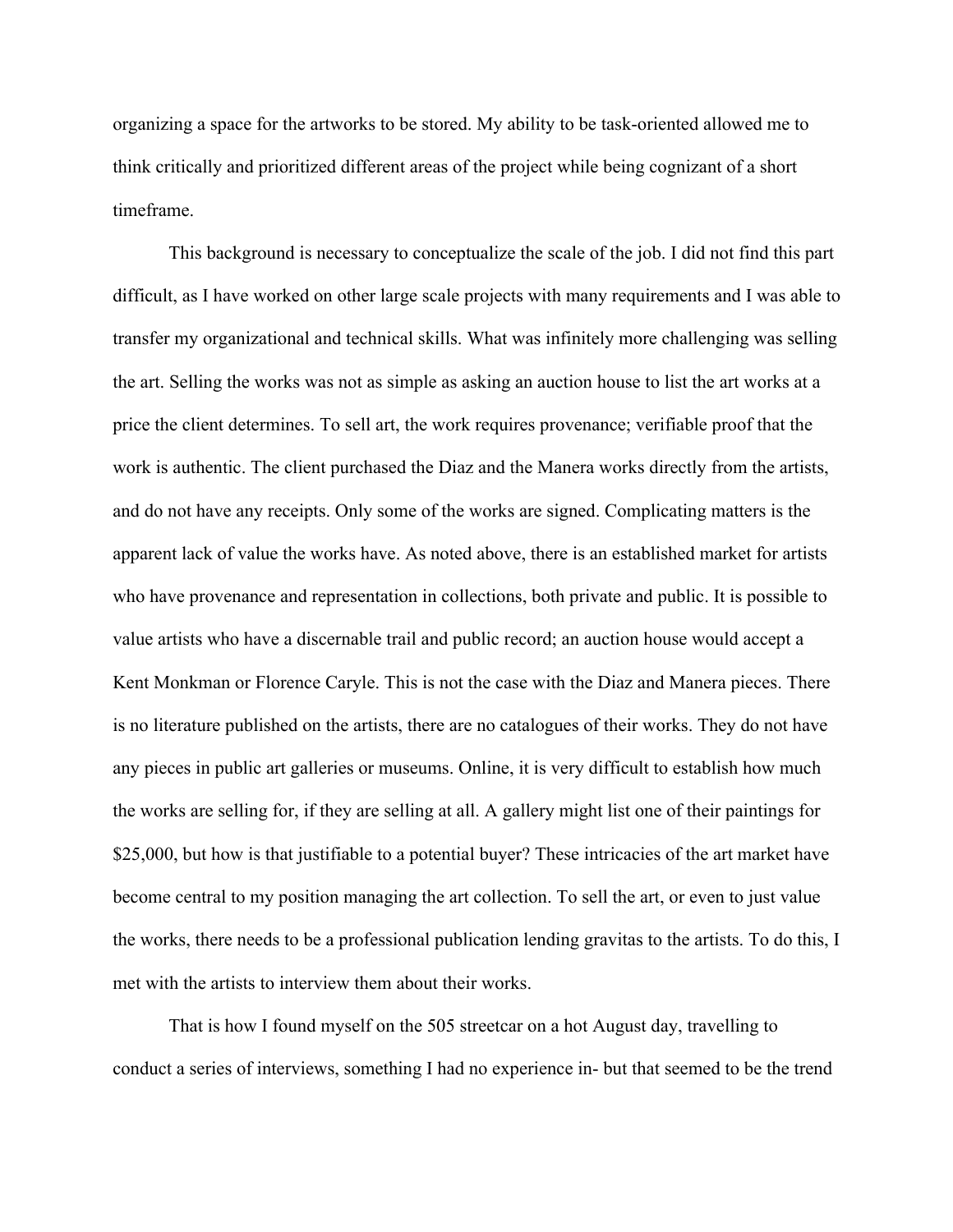

Ernesto Manera (b.1964) "Treehouse"; 2001 Mixed media on canvas 73 x 48" From: Hugs-Embraces and Grasps for this project. I had some biographical information from the gallery that represents them but I wanted to learn more about how they became artists as well as the process behind their works. Mainly however, I was interested in provenance. I had created "contact sheets", labels with all the information about a specific work. Each sheet had a picture of the artwork, with the artist name, title of work, dimensions, medium and series it belonged to. Diaz and Manera's studio on Dundas Street was crammed full of canvases and boxes and books and shelves with odd knick-knacks; paintbrushes filled jars

#### *An example of a context sheet I created*

and cups and vases on every surface while tubes of paint and pastels jostled for space and trickled onto the floor, catching my feet. The artists themselves were extremely helpful, providing me with information about their practices and philosophy, but also their upbringing. Manera recounted a story from when he was a young boy in Argentina: he would draw in the loose dirt outside his house with a stick, wiping it away every time he wanted to make a new drawing. Diaz and Manera also assisted with my context sheets, editing information so I had correct titles and mediums and filling in information I did not know. I had my provenance so the works could sell and I had biographical information that could potentially be used for a catalogue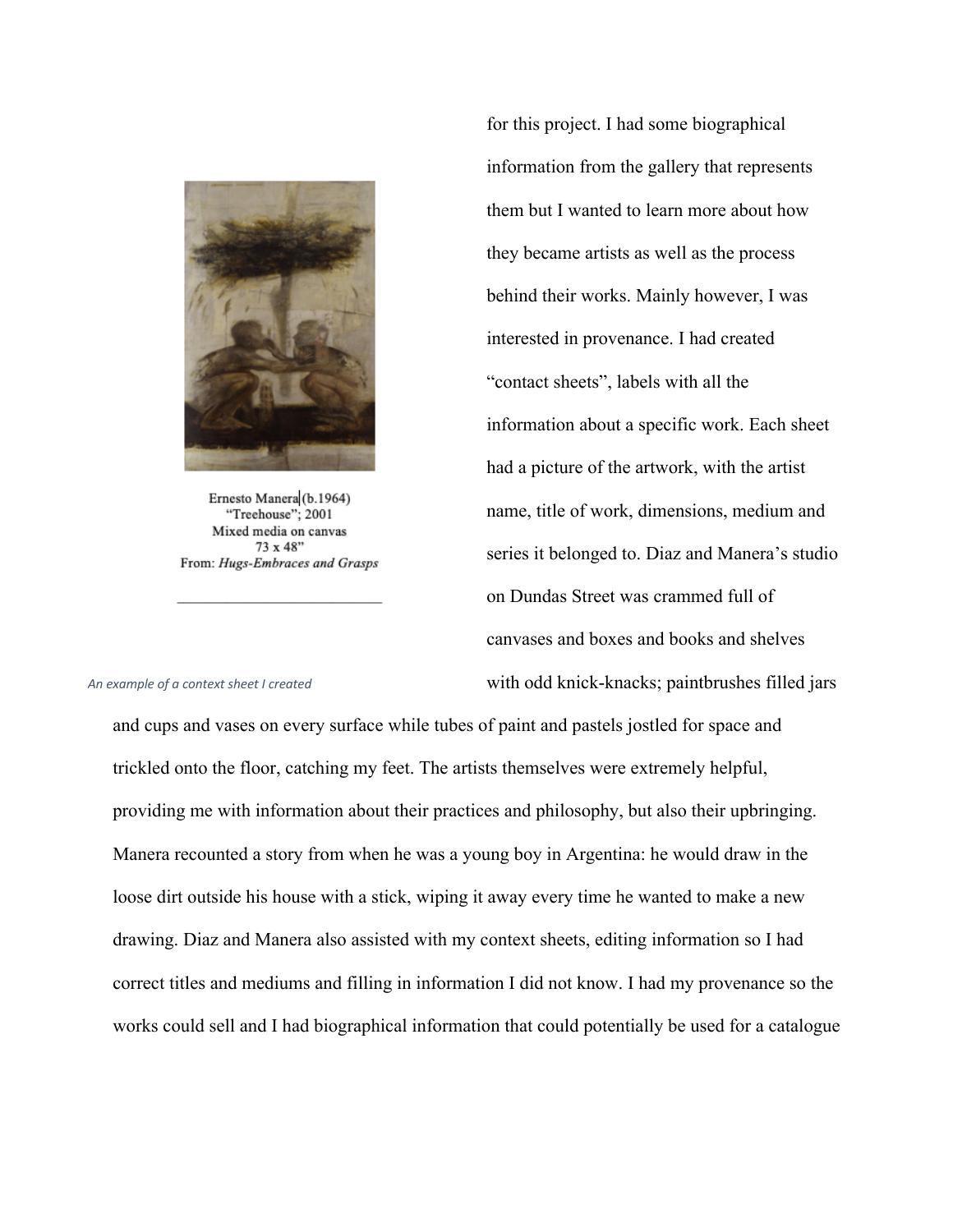publication. I left the sweltering studio feeling accomplished: I was not taught how to do any of this in school, but I was learning on my own.

Back at the office, I was then faced with the monumental task of reaccessioning the works, then wrapping and storing them. I had created a new inventory system for the collection and I started by tagging each work with an updated label. The works then had to be wrapped; in art galleries and museums, paintings are usually stored in custom crates or hung in deep storage. Neither of those options worked with the client's budget so I decided to wrap the works in acid-free Kraft paper (to prevent reactions with the media) and add bubble paper to any 3-D works to prevent breakage. Physically wrapping the works was time consuming and physically demanding. For small works, I jury-rigged a wrapping station that helped speed up the process: the extremely heavy roll of paper was placed on a metal rod that was suspended between two chairs, allowing me to roll out the paper onto a table, then wrap the painting facedown. For larger works, I measured the width of the work, cut the paper then wrapped the painting. The works that were finished in encaustic provided their own challenge; because of improper storage conditions, the encaustic had begun to soften and became sticky and stained anything that touched it. I placed the works in a cooler space to harden the wax, then wrapped the face of each canvas in the budget-friendly version of archival silicon release paper: kitchen wax paper. It did not stick to the face of the work and provided a good barrier between the canvas and the Kraft paper cover.

The methods I used to wrap the works were unorthodox and certainly not something I learned in school. I had to rely on my ability to research relevant information and also be creative enough to use the materials available to me. I knew I could not hold the roll of paper and try to wrap a painting at the same time, but I thought of how wrapping paper at florist shops is kept on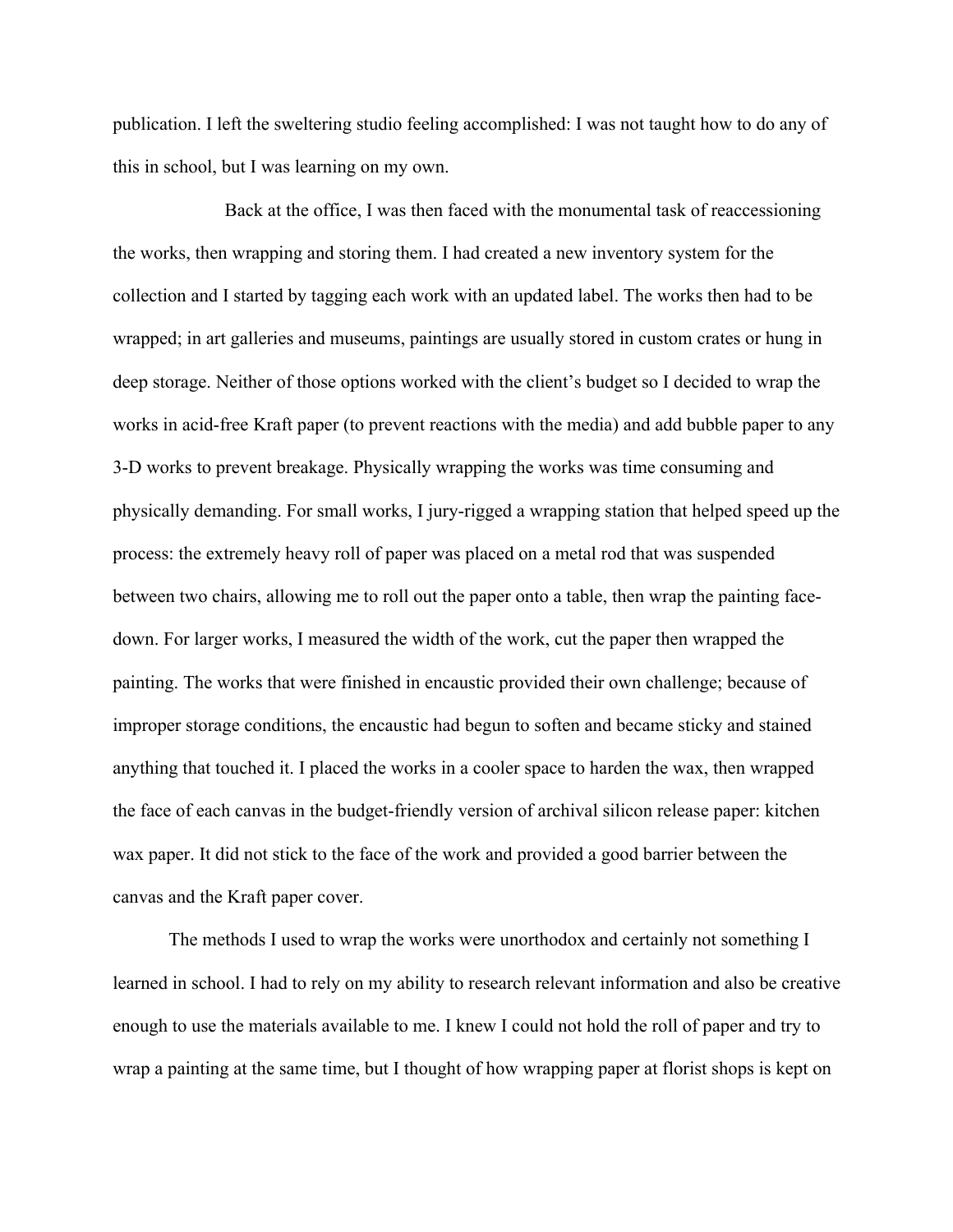a mounted rod; could I scale that up to wrap a painting instead of a bouquet? I am extremely proud of the way I was able to problem solve and creatively work through the challenges of wrapping the artwork. The method I developed made the process efficient and ensured I did not skip over any of the works. I know they will not be damaged from the wrapping materials and are stored safely, ensuring that their value does not decrease from accidental damage.

With the paintings tagged with a new number and wrapped safely, I turned to the final portion of the job: creating a user-friendly but comprehensive catalogue. The new inventory took into account all the works in the client's collection: Daniel Diaz; Ernesto Manera; Reproduction Pieces; Old Masters; Prints, Lithographs and Serigraphs, and Miscellaneous. In total, there were 114 works that needed to be given new accession numbers, measured, checked for condition, ensure a proper attribution of artist; all that information then needed to be plugged into my evergrowing spreadsheet in the correct category. I designed the spreadsheet to be easy to read, but also easy to navigate. The different categories were all separate sheets, but there was a master

| <b>New Invetory Number</b> | Artist<br>Б | <b>Title of Work</b>          | Dimensions (Height x<br>च<br>$\overline{\phantom{0}}$<br>Width) | Year<br>ы | Medium                     | Signed/ Unsigned               | <b>Series</b>           | <b>Notes</b><br>$\overline{\phantom{a}}$                            | Framed/<br>Unframed <b>D</b> | <b>Old Inventory</b><br>Number <b>D</b> |
|----------------------------|-------------|-------------------------------|-----------------------------------------------------------------|-----------|----------------------------|--------------------------------|-------------------------|---------------------------------------------------------------------|------------------------------|-----------------------------------------|
| 001.DD1                    | Daniel Diaz |                               | 63 X 53.5                                                       | 1992      | Oil on canvas              | Signed                         |                         |                                                                     | Framed                       | 043.DD7                                 |
| 002.DD2                    | Daniel Diaz | Sin Titulo 7                  | 70 X 58                                                         | 1994      | Mixed media on wood        | Signed                         |                         | "No Aficonado" written on back                                      | Unframed                     | 134.DD63                                |
| 003.DD3                    | Daniel Diaz | Portrait of Good              | 74 X 54                                                         | 1999      | Acrylic and oil on canvas  | Signed                         | The One and the Many    |                                                                     | Unframed                     | 147.DD72                                |
| 004.DD4a                   | Daniel Diaz |                               | 71 X 31.5                                                       | 2000      | Mixed media                | Signed                         |                         | Triptych, dimensions of full work 71<br>X94.5                       | Unframed                     | 039.DD5                                 |
| 004.DD4b                   |             |                               |                                                                 |           |                            |                                |                         |                                                                     |                              |                                         |
| 004.DD4c                   |             |                               |                                                                 |           |                            |                                |                         |                                                                     |                              |                                         |
| 005.DD5                    | Daniel Diaz | Espermas del Alexo            | 36 X 44                                                         | 2000      | Mixed media                | Signed                         | Optional Theory         | "Asundo de exticntion" written on<br>back                           | Unframed                     | 091.DD25                                |
| 006.DD6                    | Daniel Diaz | La Casa Robada #2             | 71 X 59                                                         | 2000      | Oil and acrylic on canvas  | Signed                         | <b>Temporary Houses</b> |                                                                     | Unframed                     | 099.DD33                                |
| 007.DD7                    | Daniel Diaz | Ana's House                   | 30 X 41.5                                                       | 2000      | Oil on canvas              | Signed                         | Homage to Mendieta      |                                                                     | Unframed                     | 112.DD44                                |
| 008.DD8                    | Daniel Diaz |                               | 48 x 48                                                         | 2000      | Oil and acrylic on canvas  | Signed                         | <b>Temporary Houses</b> |                                                                     | Unframed                     | 116.DD47                                |
| 009.DD9                    | Daniel Diaz | La Casita Robada              | 66 X 77                                                         | 2000      | Oil and acrylic on canvas  | Signed                         | <b>Temporary Houses</b> |                                                                     | Unframed                     | 141.DD66                                |
| 010.DD10a                  | Daniel Diaz | Bla Bla Bla                   | Top: 23 X 94.5<br>Bottom: 48 X 94.5                             | 2000      | Oil on canvas              | Signed                         | Optional Theory         | Diptych                                                             | Unframed                     | 144.DD69                                |
| 010.DD10b                  |             |                               |                                                                 |           |                            |                                |                         |                                                                     |                              |                                         |
| 011.DD11                   | Daniel Diaz | Untitled #9                   | 30 X 41.5                                                       | 2001      | Oil and acrylic on canvas  | Signed                         | <b>Temporary Houses</b> |                                                                     | Unframed                     | 123.DD52                                |
| 012.DD12                   | Daniel Diaz | Primative                     | 30 X 40                                                         | 2000      | Oil and acrylic on canvas  | Signed                         | Portrait of the Heart   |                                                                     | Unframed                     | 126.DD55                                |
| 013.DD13                   | Daniel Diaz |                               | 48 x 48                                                         | 2001      | Oil and acrylic on canyas  | Signed                         | <b>Temporary Houses</b> |                                                                     | Unframed                     | 127.DD56                                |
| 014.DD14                   | Daniel Diaz |                               | 30 X 40                                                         | 2001      | Oil and acrylic on canvas  | Signed                         | Homage to Mendieta      |                                                                     | Unframed                     | 130.DD59                                |
| 015.DD15                   | Daniel Diaz |                               | 46 X 78                                                         | 2001      | Oil and acrylic on canvas  | Signed                         | The One and the Many    |                                                                     | Unframed                     | 142.DD67                                |
| 016.DD16a                  | Daniel Diaz |                               | 41 x 49                                                         | 2002      | Mixed media                | Unsigned                       |                         |                                                                     | Unframed                     | 098.DD32                                |
| 016.DD16b                  |             |                               |                                                                 |           |                            |                                |                         | Inside of 016.DD16a, booklet<br>attached inside of flap of painting |                              | 098.DD32-2                              |
| 017.DD17                   | Daniel Diaz |                               | 48 x 48                                                         | 2002      | Oil and acrylic on canvas  | Signed                         | <b>Temporary Houses</b> |                                                                     | Unframed                     | 117.DD48                                |
| 018.DD18                   | Daniel Diaz | To Mother Earth               | 58 X 31                                                         | 2003      | Oil acrylic and wax on car | Signed                         | Homage to Mendieta      |                                                                     | Unframed                     | 038.DD4                                 |
| 019.DD19                   | Daniel Diaz |                               | 58 X 60                                                         | 2003      | Oil and acrylic on canvas  | Signed                         | Optional Theory         |                                                                     | Unframed                     | 079.DD18                                |
| 020.DD20                   | Daniel Diaz | Syblime Loss                  | 65 X 62.5                                                       | 2003      | Mixed media on wood        | Signed                         | <b>Homo Sapiens</b>     |                                                                     | Unframed                     | 086.DD22                                |
| 021.DD21                   | Daniel Diaz | Perro Running                 | 48 X 36                                                         | 2003      | Oil on canvas              | Signed                         | Optional Theory         |                                                                     | Unframed                     | 095.DD29                                |
| 022.DD22                   | Daniel Diaz |                               | 87 X 47                                                         | 2003      | Mixed media on wood        | Signed                         | Optional Theory         |                                                                     | Unframed                     | 100.DD34                                |
| 023.DD23                   | Daniel Diaz | A Beautiful House             | 55 X 55                                                         | 2003      | Oil and wax on canvas      | Signed                         | <b>Temporary Houses</b> |                                                                     | Unframed                     | 108.DD41                                |
| 024.DD24                   | Daniel Diaz | The Envious Dog               | 40 X 70.5                                                       | 2003      | Oil on canvas              | Signed                         | Alpha and Solar Plexus  |                                                                     | Unframed                     | 109.DD42                                |
| 025 DD25a                  | Daniel Diaz |                               | <b>Ends: 96 X 27 5</b>                                          | 2003      | Oil and actylic on canyas  | Signed                         | Intenso Ma non Tronno   |                                                                     | <b>Unframed</b>              | 114 DD45                                |
| <b>Combined Inventory</b>  |             | Daniel Diaz<br>Ernesto Manera | <b>Reproduction Art</b>                                         |           | Old Masters                | Prints+Lithographs+Seriographs | Miscellaneous           | <b>Artifacts by Artist</b><br>$\ddot{}$                             |                              |                                         |

*1The catalogue, showing the different sheets for all of different collections*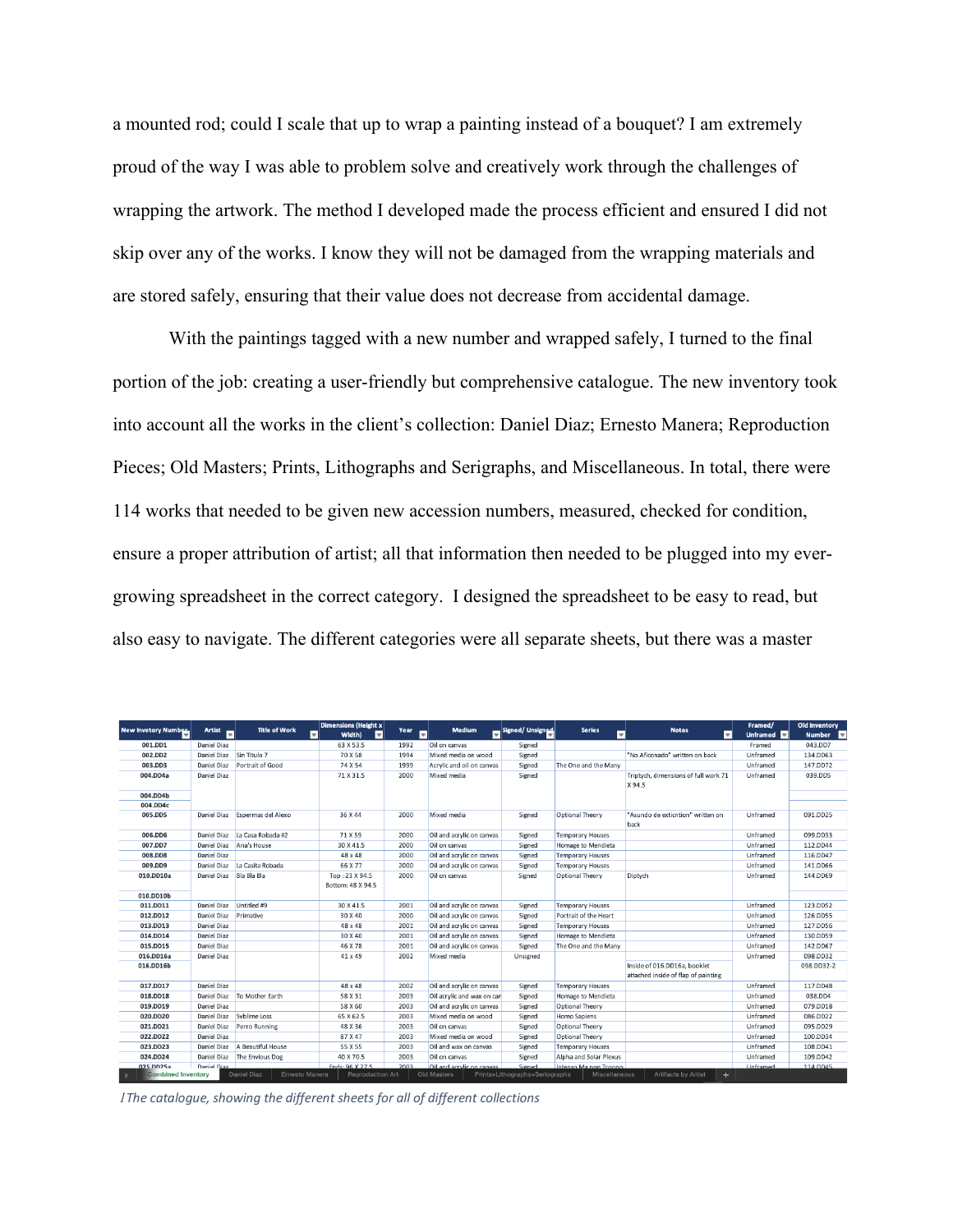inventory tab with the complete listing of accession numbers. Each sheet detailed the work's artist, title, dimensions, year it was created, medium, provenance and any additional notes. In

addition, I created filters to easily sort the data in different ways. If needed, I could pivot tables to access detailed information to give reports to the client. Once the spreadsheet was created, I printed each of the individual sections and put them in separate binders. For the Diaz and Manera binders, I placed in all of the context sheets, tagged with the corresponding accession number, so anyone reading the inventory could find the appropriate artwork image. I did not have the chance to photograph the other works in the collection to do the same for those binders. In addition to the art catalogue, I produced a similar inventory for all the furniture in the client's house, including images of the pieces. This will help keep track of items if the clients were ever to sell The scope of this job seemed so impossibly overwhelming when I began at the beginning of the summer. However, my ability to plan projects and time manage helped me break down the work into reasonable sections. I was able to think critically through problems and find the most logical and economical solutions (kitchen wax paper!). I improved my communication skills in working with a variety of stakeholders, and learned more about the art

| New Invetory Number | <b>Artist</b>      | <b>Title of Work</b>                      | Dimensions (Height x<br>Width) | Year | Medium                    | Signed/<br><b>Unsigned</b> | <b>Series</b>           | <b>Notes</b>                                                        | Framed/<br><b>Unframed</b> | <b>Old Inventory</b><br><b>Number</b> |
|---------------------|--------------------|-------------------------------------------|--------------------------------|------|---------------------------|----------------------------|-------------------------|---------------------------------------------------------------------|----------------------------|---------------------------------------|
| 001.DD1             | <b>Daniel Diaz</b> |                                           | 63 X 53.5                      | 1992 | Oil on canvas             | Signed                     |                         |                                                                     | Framed                     | 043.DD7                               |
| 002.DD2             | Daniel Diaz        | Sin Titulo 7                              | 70 X 58                        | 1994 | Mixed media on wood       | Signed                     |                         | "No Aficonado" written on back                                      | Unframed                   | 134.DD63                              |
| 003.DD3             | Daniel Diaz        | Portrait of Good                          | 74 X 54                        | 1999 | Acrylic and oil on canvas | Signed                     | The One and the Many    |                                                                     | Unframed                   | 147.DD72                              |
| 004.DD4a            | <b>Daniel Diaz</b> |                                           | 71 X 31.5                      | 2000 | Mixed media               | Signed                     |                         | Triptych, dimensions of full work 71 Unframed<br>X94.5              |                            | 039.DD5                               |
| 005.DD5             | Daniel Diaz        | Espermas del Alexo                        | 36 X 44                        | 2000 | Mixed media               | Signed                     | Optional Theory         | "Asundo de exticntion" written on Unframed<br>back                  |                            | 091.DD25                              |
| 006.DD6             | Daniel Diaz        | La Casa Robada #2                         | 71 X 59                        | 2000 | Oil and acrylic on canvas | Signed                     | <b>Temporary Houses</b> |                                                                     | Unframed                   | 099.DD33                              |
| 007.DD7             | Daniel Diaz        | Ana's House                               | 30 X 41.5                      | 2000 | Oil on canvas             | Signed                     | Homage to Mendieta      |                                                                     | Unframed                   | 112.DD44                              |
| 008.DD8             | Daniel Diaz        |                                           | 48 x 48                        | 2000 | Oil and acrylic on canvas | Signed                     | <b>Temporary Houses</b> |                                                                     | Unframed                   | 116.DD47                              |
| 010.DD10b           |                    |                                           |                                |      |                           |                            |                         |                                                                     |                            |                                       |
| 011.DD11            | Daniel Diaz        | Untitled #9                               | 30 X 41.5                      | 2001 | Oil and acrylic on canvas | Signed                     | <b>Temporary Houses</b> |                                                                     | Unframed                   | 123.DD52                              |
| 012.DD12            | Daniel Diaz        | Primative                                 | 30 X 40                        | 2000 | Oil and acrylic on canvas | Signed                     | Portrait of the Heart   |                                                                     | Unframed                   | 126.DD55                              |
| 013.DD13            | Daniel Diaz        |                                           | 48 x 48                        | 2001 | Oil and acrylic on canvas | Signed                     | <b>Temporary Houses</b> |                                                                     | Unframed                   | 127.DD56                              |
| 016.DD16a           | Daniel Diaz        |                                           | 41 x 49                        | 2002 | Mixed media               | Unsigned                   |                         |                                                                     | Unframed                   | 098.DD32                              |
| 016.DD16b           |                    |                                           |                                |      |                           |                            |                         | Inside of 016.DD16a, booklet<br>attached inside of flap of painting |                            | 098.DD32-2                            |
| 017.DD17            | Daniel Diaz        |                                           | 48 x 48                        | 2002 | Oil and acrylic on canvas | Signed                     | <b>Temporary Houses</b> |                                                                     | Unframed                   | 117.DD48                              |
| 018.DD18            | Daniel Diaz        | To Mother Earth                           | 58 X 31                        | 2003 | Oil acrylic and wax on ca | Signed                     | Homage to Mendieta      |                                                                     | Unframed                   | 038.DD4                               |
| 021.DD21            | <b>Daniel Diaz</b> | Perro Running                             | 48 X 36                        | 2003 | Oil on canvas             | Signed                     | Optional Theory         |                                                                     | Unframed                   | 095.DD29                              |
| 022.DD22            | <b>Daniel Diaz</b> |                                           | 87 X 47                        | 2003 | Mixed media on wood       | Signed                     | Optional Theory         |                                                                     | Unframed                   | 100.DD34                              |
| 023.DD23            | Daniel Diaz        | A Beautiful House                         | 55 X 55                        | 2003 | Oil and wax on canvas     | Signed                     | <b>Temporary Houses</b> |                                                                     | Unframed                   | 108.DD41                              |
| 024.DD24            | Daniel Diaz        | The Envious Dog                           | 40 X 70.5                      | 2003 | Oil on canvas             | Signed                     | Alpha and Solar Plexus  |                                                                     | Unframed                   | 109.DD42                              |
| 025.DD25c           | <b>Daniel Diaz</b> |                                           |                                |      |                           |                            |                         |                                                                     |                            |                                       |
| 026.DD26            | Daniel Diaz        |                                           | 75 X 95                        | 2003 | Oil and acrylic on canvas | Signed                     | The One and the Many    |                                                                     | Unframed                   | 118.DD49                              |
|                     |                    | The sheet detailing all of the Diaz works |                                |      |                           |                            |                         |                                                                     |                            |                                       |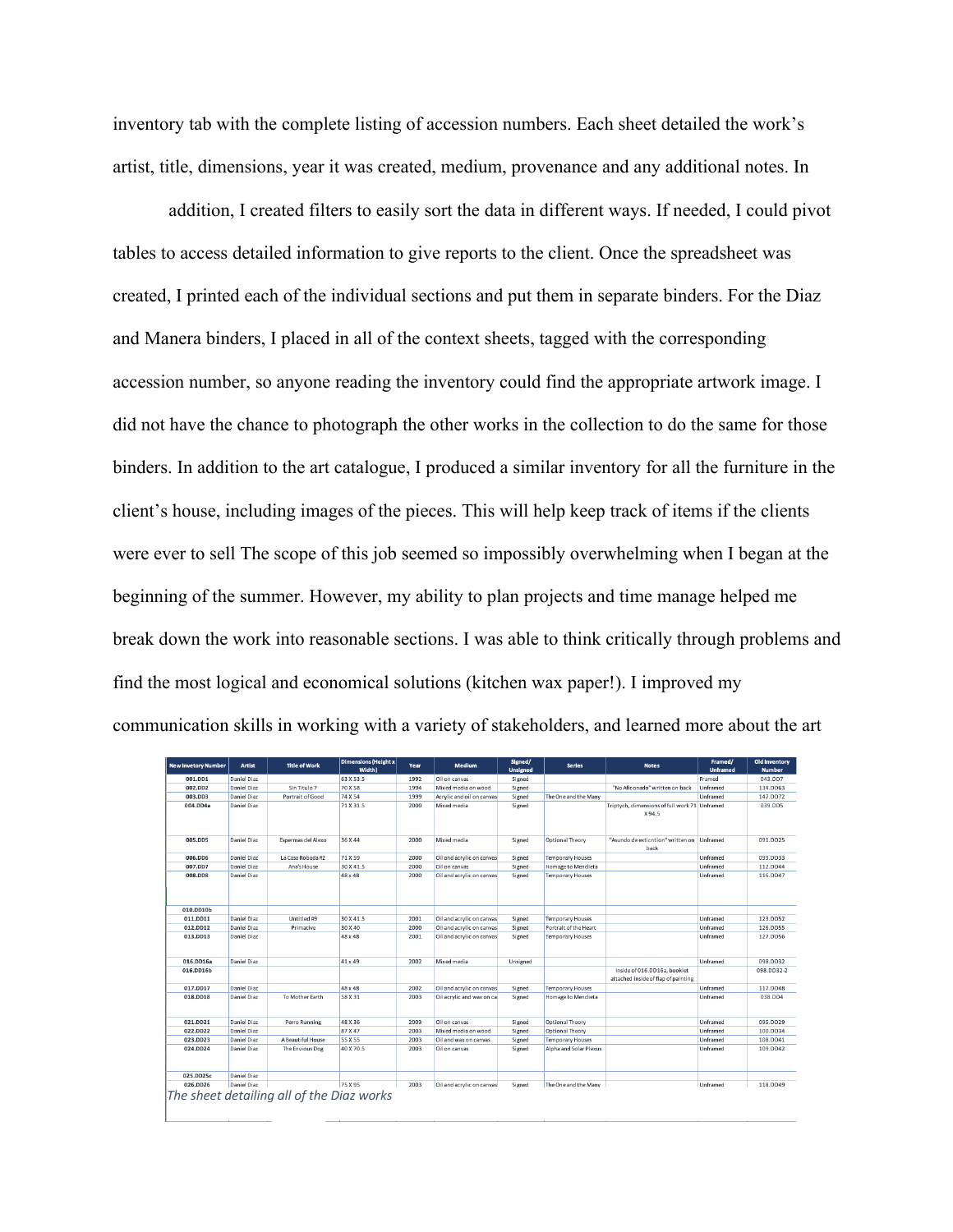market through interactions with galleries and artists and industry professionals. I did not need to have a business degree to understand art valuation or how to make a spreadsheet. I drew on existing knowledge and looked for resources wh3en I needed help. These skills have improved my toolkit of abilities and I will be able to transfer them to other projects, whether in the arts or in another industry.

## **Taking Stock: A Reflection on Arts Internships**

With my internships (and many other projects) completed, I had to think about how I was going to present what I have learned to my peers and academic leaders for the Fourth Year presentations. I focused on the Stratford and consulting internships because I felt that they were very different opportunities that afforded me new learning experiences but I was also able to use transferrable skills. When creating my presentation, I wanted to focus on the challenges and outcomes for each job. This way I could communicate to my audience what the challenges and expectations each internship had because they were so different. Once I could explain that, I could show how I worked to create effective outcomes. In Stratford we had to assess and photograph and catalogue each costume, as well as doing research and assisting with tours and exhibitions. By creating a routine and communicating, Julia and I were able to catalogue over 300 costumes and create a better data system for the archives. For my collections job, I had so many different jobs to complete in a very short time, I had to be extremely focused and organized. I was proud of how I was able to communicate this to the audience and show the variety of skills I learned and how they are applicable in different situations.

I was so excited to hear about my classmates' experiences. There was such a vast difference in the work everyone had completed and no two experiences were the same: Elora's job of teaching art to children was different from Victoria's exchange to Vindolanda which was